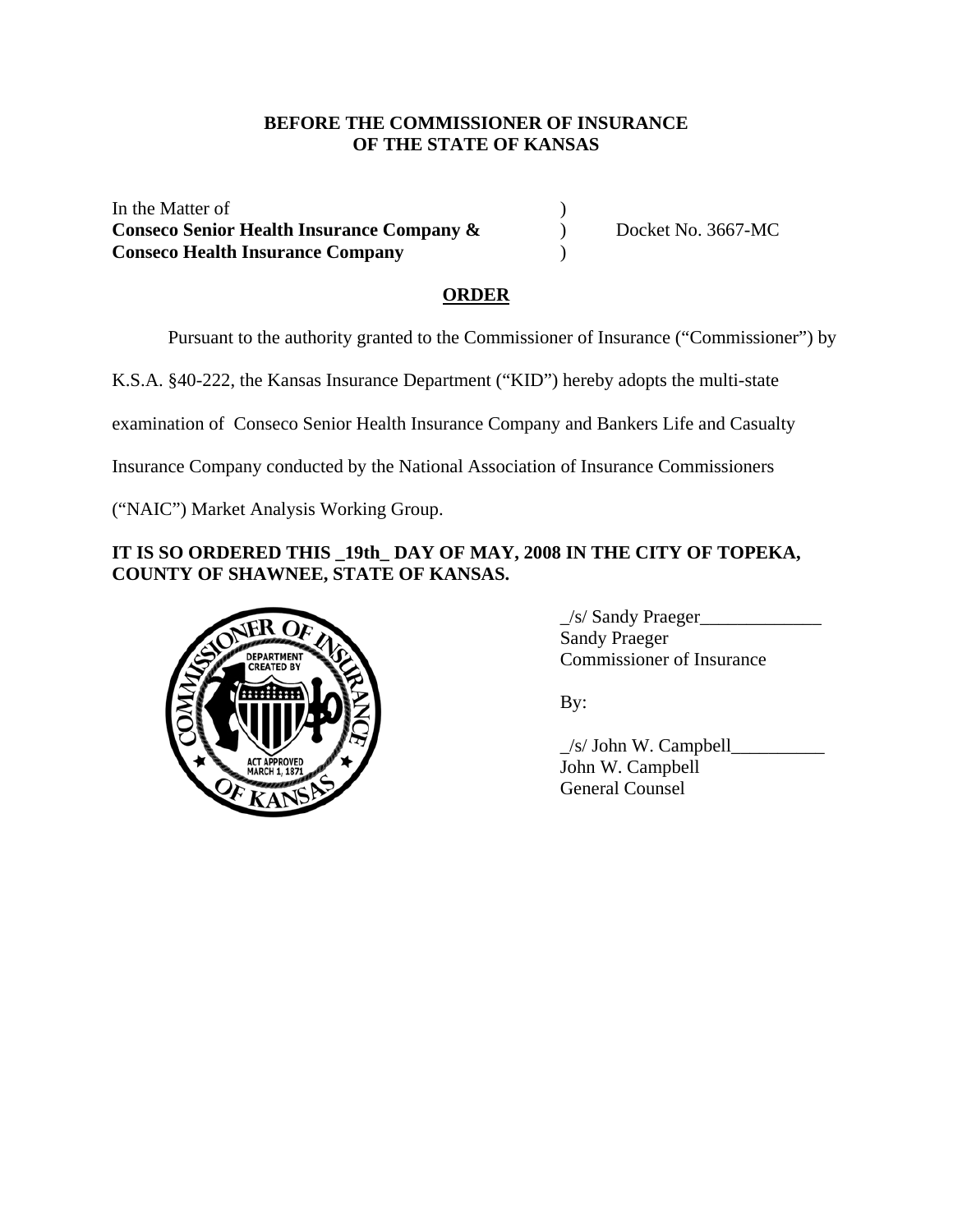#### **NOTICE OF RIGHTS**

Conseco Senior Health Insurance Company & Conseco Health Insurance Company ("Conseco") is entitled to a hearing pursuant to K.S.A. 77-537, the Kansas Administrative Procedure Act. If Conseco desires a hearing, the company must file a written request for hearing with:

 John W. Campbell, General Counsel Kansas Insurance Department 420 S.W.  $9^{th}$  Street Topeka, Kansas 66612

This request must be filed within fifteen (15) days from the date of service of this Order. If Conseco requests a hearing, the Kansas Insurance Department will notify the company of the time and place of the hearing and information on the procedures, right of representation, and other rights of parties relating to the conduct of the hearing before commencement of the same.

If a hearing is not requested in the time and manner stated above, this Order shall become effective as a Final Order upon the expiration of time for requesting a hearing, pursuant to K.S.A. 77-613. In the event Conseco files a petition for judicial review, pursuant to K.S.A. 77- 613(e), the agency officer to be served on behalf of the Kansas Insurance Department is:

 John W. Campbell, General Counsel Kansas Insurance Department 420 S.W.  $9<sup>th</sup>$  Street Topeka, Kansas 66612